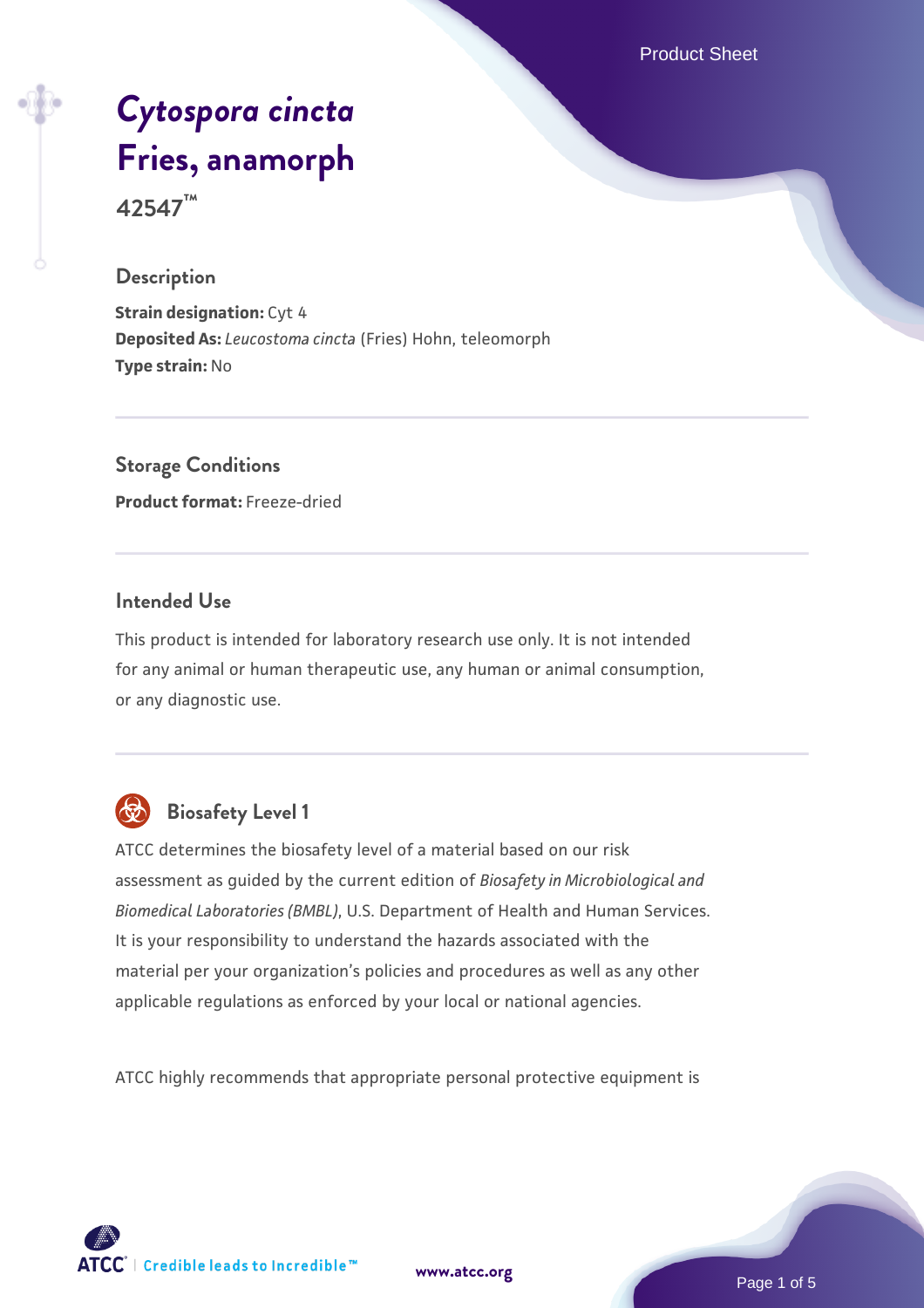#### **[Cytospora cincta](https://www.atcc.org/products/42547) [Fries, anamorph](https://www.atcc.org/products/42547)** Product Sheet **42547**

always used when handling vials. For cultures that require storage in liquid nitrogen, it is important to note that some vials may leak when submersed in liquid nitrogen and will slowly fill with liquid nitrogen. Upon thawing, the conversion of the liquid nitrogen back to its gas phase may result in the vial exploding or blowing off its cap with dangerous force creating flying debris. Unless necessary, ATCC recommends that these cultures be stored in the vapor phase of liquid nitrogen rather than submersed in liquid nitrogen.

# **Certificate of Analysis**

For batch-specific test results, refer to the applicable certificate of analysis that can be found at www.atcc.org.

#### **Growth Conditions**

**Medium:**  [ATCC Medium 336: Potato dextrose agar \(PDA\)](https://www.atcc.org/-/media/product-assets/documents/microbial-media-formulations/3/3/6/atcc-medium-336.pdf?rev=d9160ad44d934cd8b65175461abbf3b9) **Temperature:** 24°C

#### **Handling Procedures**

1. Open vial according to enclosed instructions.

2. From a single test tube of **sterile distilled water** (5 to 6 ml), withdraw approximately 0.5 to 1.0 ml with a sterile pipette and apply directly to the pellet. Stir to form a suspension.

3. Aseptically transfer the suspension back into the test tube of sterile distilled water.



**[www.atcc.org](http://www.atcc.org)**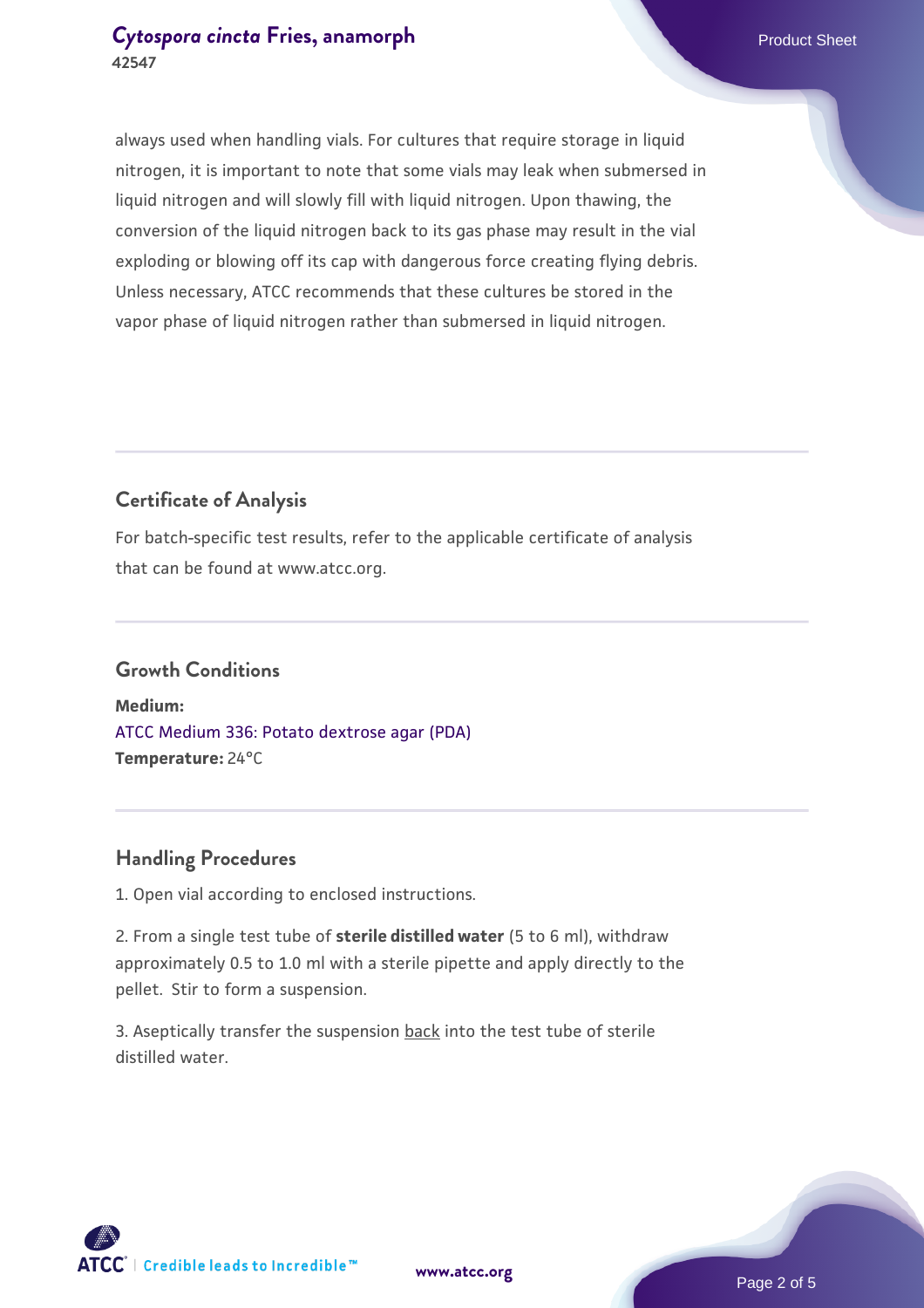4. Let the test tube sit at room temperature (25°C) undisturbed for **at least 2 hours**; overnight rehydration is recommended.

5. Mix the suspension well. Use several drops to inoculate recommended solid or liquid medium.

6. Incubate cultures at recommended temperature.

#### **Material Citation**

If use of this material results in a scientific publication, please cite the material in the following manner: *Cytospora cincta* Fries, anamorph (ATCC 42547)

#### **References**

References and other information relating to this material are available at www.atcc.org.

#### **Warranty**

The product is provided 'AS IS' and the viability of ATCC® products is warranted for 30 days from the date of shipment, provided that the customer has stored and handled the product according to the information included on the product information sheet, website, and Certificate of Analysis. For living cultures, ATCC lists the media formulation and reagents that have been found to be effective for the product. While other unspecified media and reagents may also produce satisfactory results, a change in the ATCC and/or depositor-recommended protocols may affect the recovery, growth, and/or function of the product. If an alternative medium formulation or reagent is used, the ATCC warranty for viability is no longer valid. Except as expressly set forth herein, no other warranties of any kind are



**[www.atcc.org](http://www.atcc.org)**

Page 3 of 5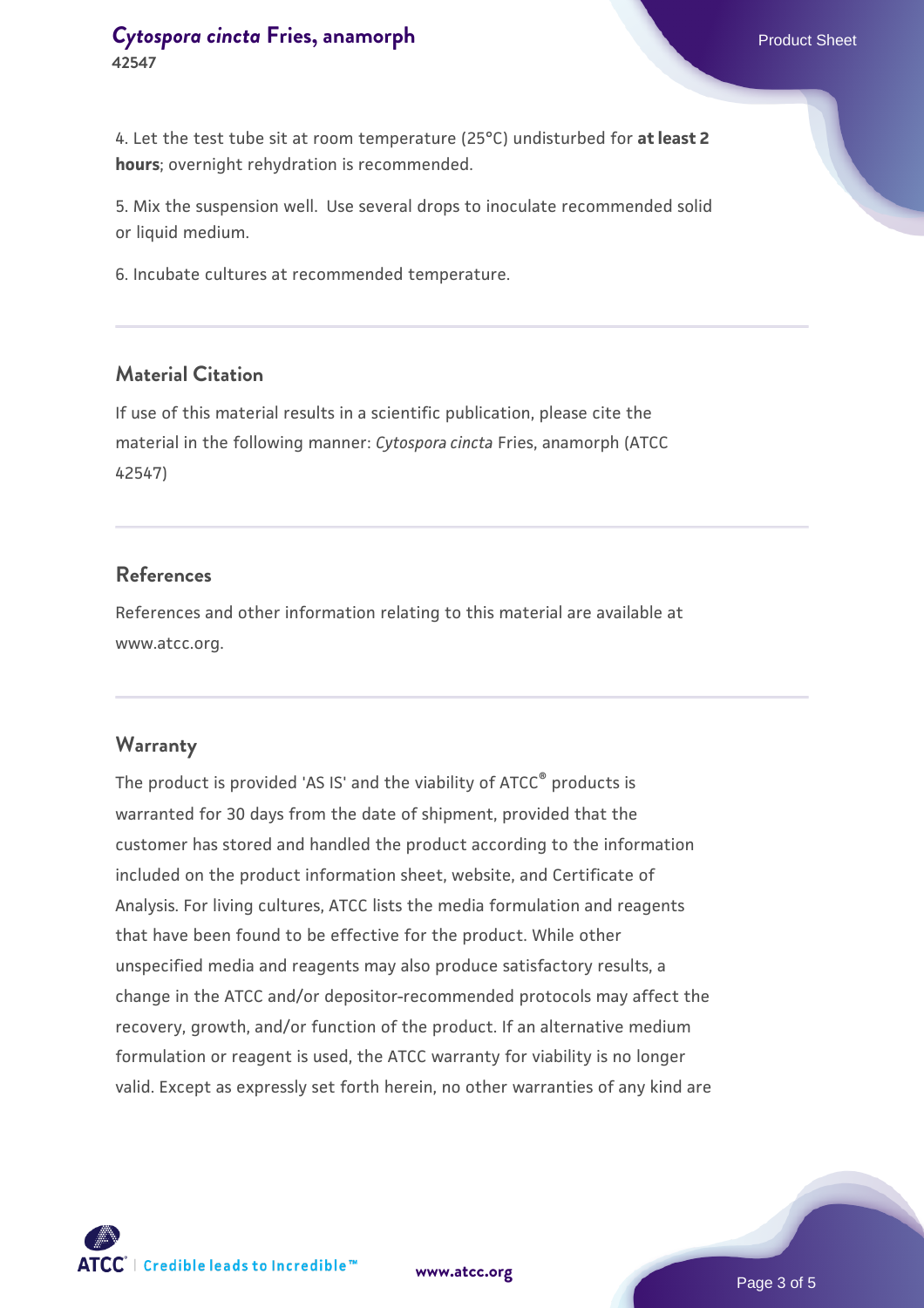#### **[Cytospora cincta](https://www.atcc.org/products/42547) [Fries, anamorph](https://www.atcc.org/products/42547)** Product Sheet **42547**

provided, express or implied, including, but not limited to, any implied warranties of merchantability, fitness for a particular purpose, manufacture according to cGMP standards, typicality, safety, accuracy, and/or noninfringement.

#### **Disclaimers**

This product is intended for laboratory research use only. It is not intended for any animal or human therapeutic use, any human or animal consumption, or any diagnostic use. Any proposed commercial use is prohibited without a license from ATCC.

While ATCC uses reasonable efforts to include accurate and up-to-date information on this product sheet, ATCC makes no warranties or representations as to its accuracy. Citations from scientific literature and patents are provided for informational purposes only. ATCC does not warrant that such information has been confirmed to be accurate or complete and the customer bears the sole responsibility of confirming the accuracy and completeness of any such information.

This product is sent on the condition that the customer is responsible for and assumes all risk and responsibility in connection with the receipt, handling, storage, disposal, and use of the ATCC product including without limitation taking all appropriate safety and handling precautions to minimize health or environmental risk. As a condition of receiving the material, the customer agrees that any activity undertaken with the ATCC product and any progeny or modifications will be conducted in compliance with all applicable laws, regulations, and guidelines. This product is provided 'AS IS' with no representations or warranties whatsoever except as expressly set forth herein and in no event shall ATCC, its parents, subsidiaries, directors, officers, agents, employees, assigns, successors, and affiliates be liable for indirect, special, incidental, or consequential damages of any kind in connection with or arising out of the customer's use of the product. While reasonable effort is made to ensure authenticity and reliability of materials on deposit, ATCC is not liable for damages arising from the misidentification or misrepresentation of such materials.



**[www.atcc.org](http://www.atcc.org)**

Page 4 of 5